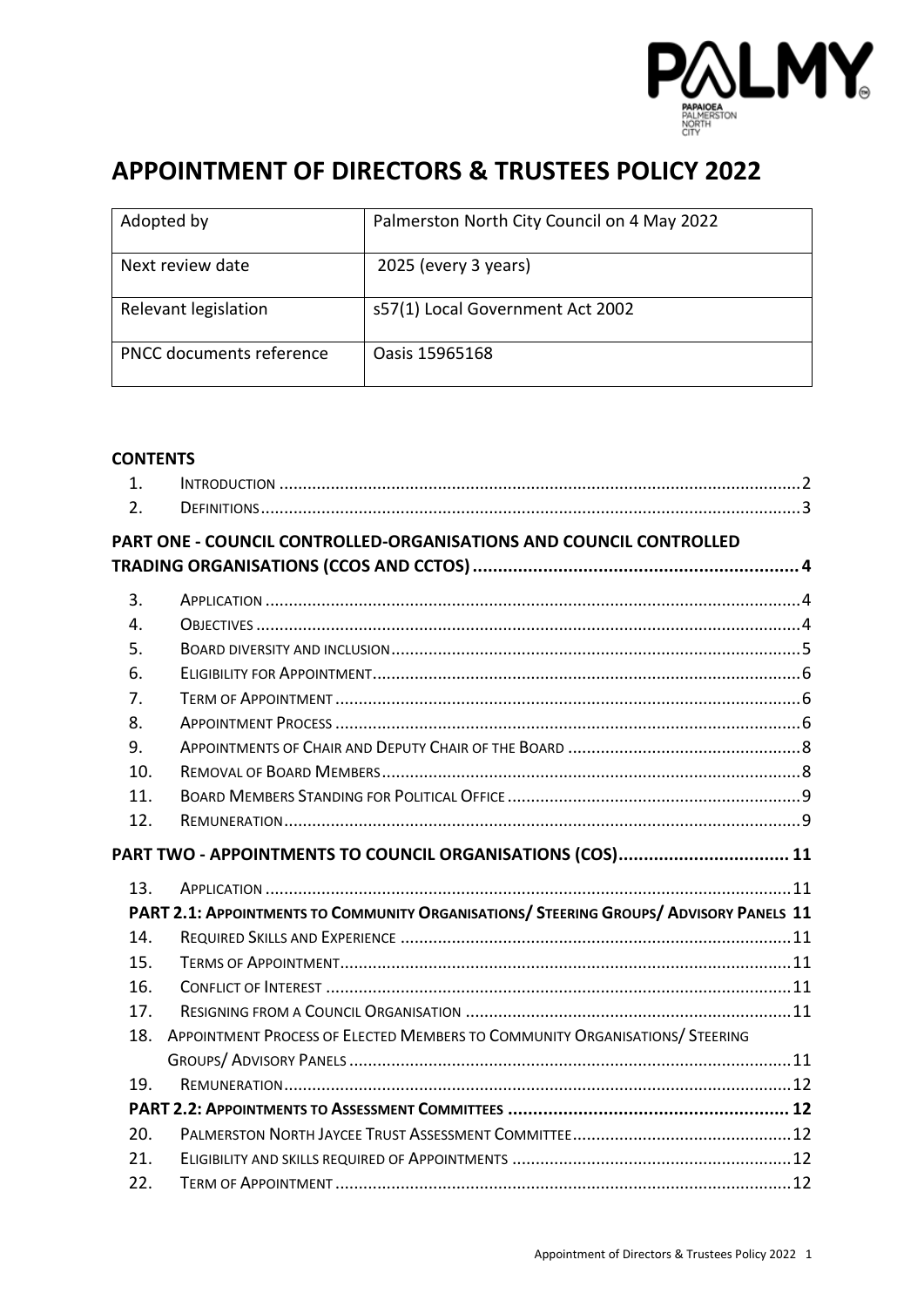

| 23.             | APPOINTMENT PROCESS TO THE JAYCEE TRUST ASSESSMENT COMMITTEE13               |  |
|-----------------|------------------------------------------------------------------------------|--|
| 24.             |                                                                              |  |
| 25.             | CREATIVE COMMUNITIES NEW ZEALAND/ ARTS & CULTURE FUND ASSESSMENT COMMITTEE13 |  |
| 26.             |                                                                              |  |
| 27 <sub>1</sub> |                                                                              |  |
| 28.             |                                                                              |  |
| 29.             |                                                                              |  |
|                 | APPENDIX 1 LIST OF ORGANISATIONS COUNCIL APPOINTS TO AS OF MAY 2022  15      |  |

#### <span id="page-1-0"></span>**1. Introduction**

Council makes appointments to a range of council organisations (COs), these include councilcontrolled organisations (CCOs) and council controlled trading organisations (CCTOs), community organisations, steering groups, advisory panels and selection panels. This Policy outlinesthe different appointments and explains the appointment process and remuneration for each.

The Local Government Act 2002 (s57) requires Council to have a policy on the skills required for appointment to, and remuneration of directors of COs.

The purpose of this Policy is to provide an objective and transparent process for the:

- Identification, consideration and creation of the skills, knowledge and experience required of directors of a CO;
- Appointment of directors to a CO; and
- Remuneration of directors of a CO

In addition to this Policy, COs' trust deeds (or constitutions in the case of companies) often include provisions regarding appointments. In the event of a conflict, the deed/ constitution takes precedence over this Policy.

This Policy is in two parts – Part One explains the appointment of Board members to CCOs and CCTOs, and Part Two outlines Council appointment process to other COs.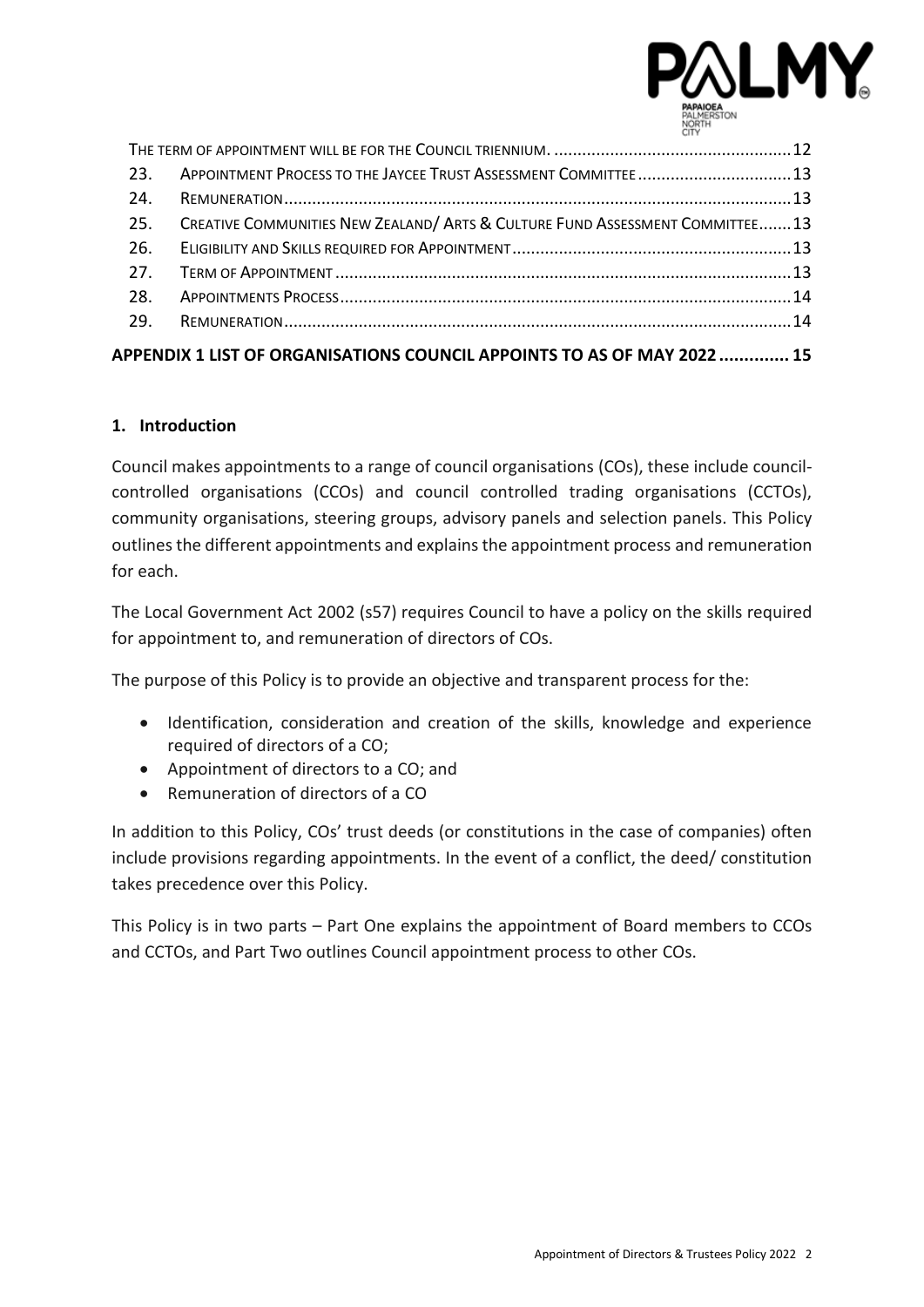

## <span id="page-2-0"></span>**2. Definitions**

<span id="page-2-1"></span>

| <b>Appointment Panel</b>                                    | For the purpose of this Policy the term Appointment Panel or<br>panel is a group of elected members and/or Council officers which<br>has been delegated responsibility for making appointments to<br>CCOs and CCTOs.                                                                                                   |
|-------------------------------------------------------------|------------------------------------------------------------------------------------------------------------------------------------------------------------------------------------------------------------------------------------------------------------------------------------------------------------------------|
|                                                             | On occasion, the Panel may also include a member of the CCO<br>Board and/or an independent industry expert.<br>Standing Orders do not apply to panel meetings.                                                                                                                                                         |
| <b>Board member</b>                                         | Includes directors, trustees, or office holders (however described<br>by that organisation).                                                                                                                                                                                                                           |
| <b>Candidate</b>                                            | Is a person who has been nominated, submitted a written<br>application, or identified through search activities.                                                                                                                                                                                                       |
| <b>Council organisation</b><br>(CO)                         | A council organisation (CO) is defined in section 6 of the LGA as an<br>organisation in which the Council has a voting interest in, or the<br>right to appoint a director, trustee or manager (however<br>described). This is a broad term that covers a large number of<br>bodies.                                    |
| <b>Council-controlled</b><br>organisation (CCO)             | A council-controlled organisation (CCO) is defined in section 6 of<br>the LGA as an organisation in which the Council controls, directly<br>or indirectly, 50% or more of the votes or has the right, directly or<br>indirectly, to appoint 50% or more of the directors, trustees or<br>managers (however described). |
| <b>Council-controlled</b><br>trading organisation<br>(CCTO) | A council-controlled trading organisation (CCTO) is defined in<br>Section 6 of the LGA as a CCO that operates a trading undertaking<br>for the purpose of making a profit.                                                                                                                                             |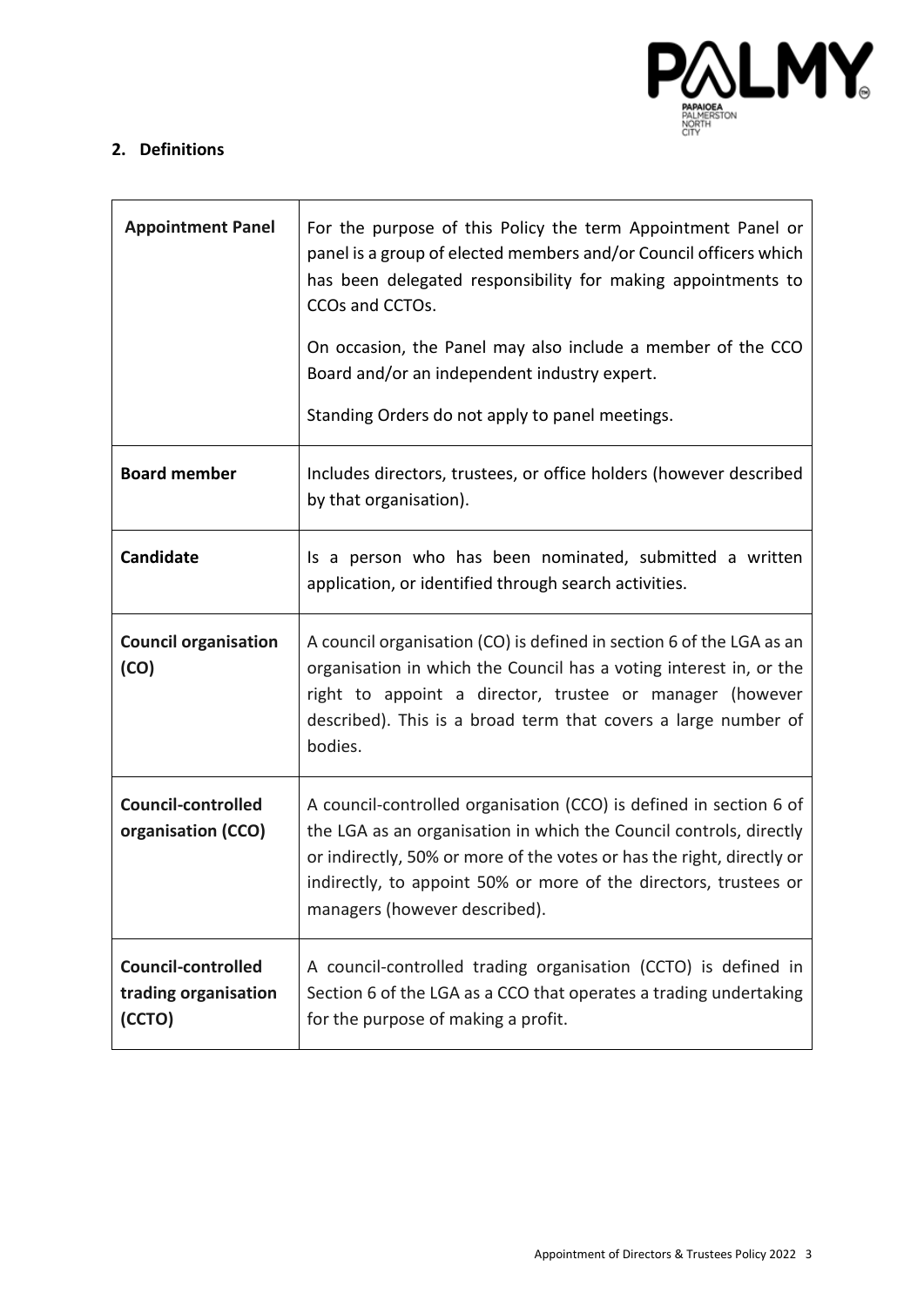

## **PART ONE - Council Controlled-Organisations and Council Controlled Trading Organisations (CCOs and CCTOs)**

## <span id="page-3-0"></span>**3. Application**

A CCO or CCTO is an organisation which Council (alone or with other councils) controls more than 50% of the voting rights or appoints more than 50% of directors or trustees. A CCTO has a trading function and is profit-driven.

This Policy applies to the appointment of board members for the following Council CCOs and CCTO:

- Te Manawa Museums Trust (five out of up to nine trustees appointed by Council)
- The Regent Theatre Trust (six out of up to nine trustees appointed by Council)
- The Globe Theatre Trust (five out of up to seven trustees appointed by Council)
- Palmerston North Performing Arts Trust (the Mayor and two trustees appointed by Council)
- Palmerston North Airport Limited (all six directors appointed by Council).

Council has two CCOs whose appointments are not covered by this Part.

- The Central Economic Development Agency (CEDA) (six out of up to nine directors appointed by Council) is jointly-owned with Manawatu District Council. Appointments of directors to CEDA are set out in the Appointment of Directors Policy of Central Economic Development Agency Ltd.
- The Manawatu-Wanganui Disaster Relief Fund (one out of up to eight trustees appointed by the Mayor) is jointly owned by the seven territorial authorities of the Manawatū-Whanganui region and Horizons Regional Council. Council's sole trustee is appointed alongside the community organisations at the beginning of the triennium (refer to Part Two).

#### <span id="page-3-1"></span>**4. Objectives**

The objectives of Part One are to ensure:

1. That the process of appointing CCO or CCTO Board members is undertaken in an objective and transparent manner while protecting individual privacy.

2. That Board appointments: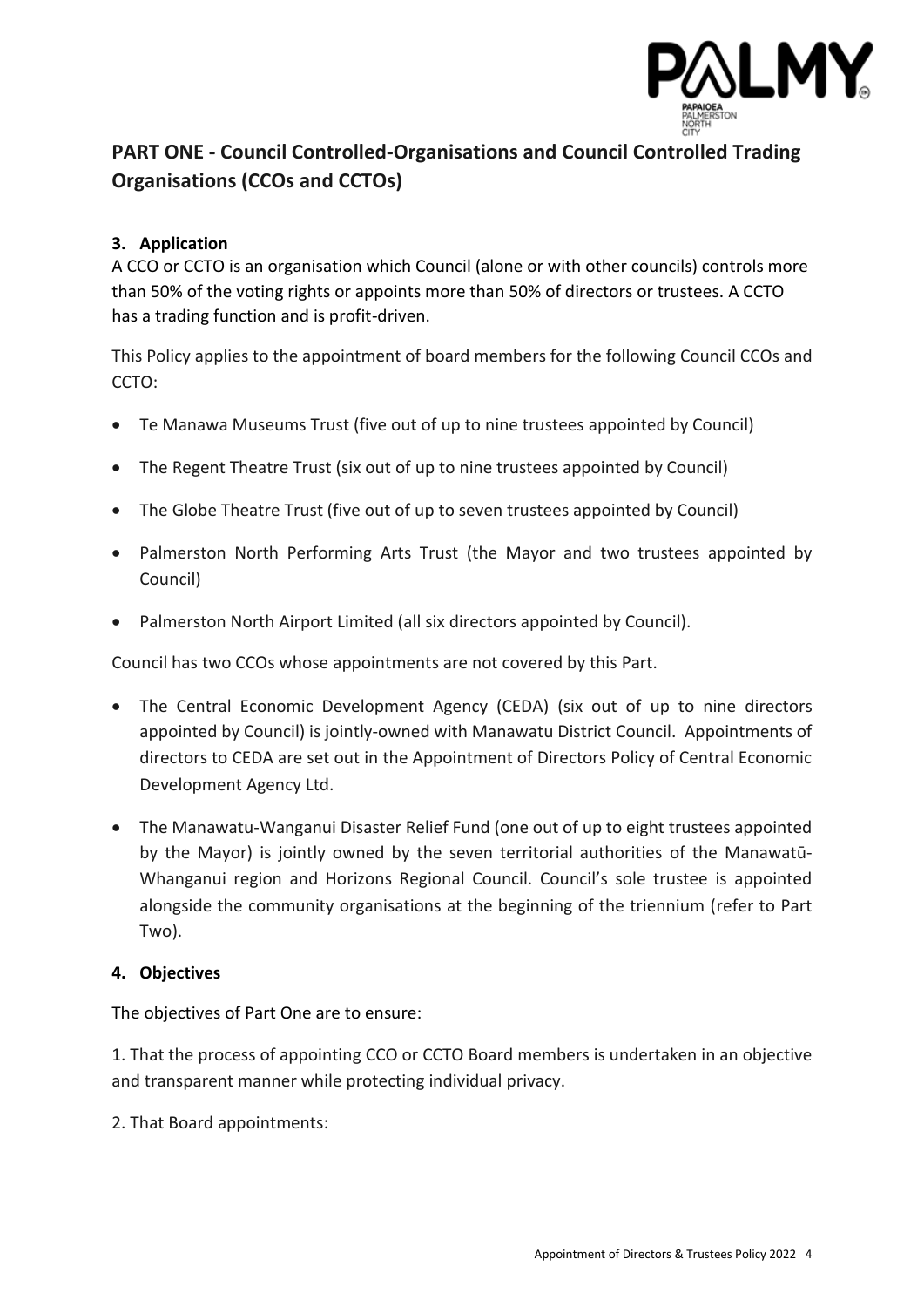

- Are made on the basis of an assessment of skills, knowledge and experience of the current Board and having regard to the nature of scope of the organisation's objectives and activities.
- Consider the contribution that directors can make to the Board as a whole.
- Enable continuity through ensuring succession planning of Board chairs.

#### <span id="page-4-0"></span>**5. Board diversity and inclusion**

Palmerston North City Council values and supports the benefits that diversity of thought, experience and skills bring to our CCO Boards. We recognise that increasing diversity and fostering inclusive Board culture is an essential element in supporting high performing Boards, driving long-term success and delivering better outcomes for the communities of Palmerston North City.

A diverse Board will include and make good use of differences in the skills, experience, perspectives, backgrounds, demographics and other qualities of directors. These differences will be considered in determining the optimum composition of the Board and when possible should be balanced appropriately.

All Board appointments will be made to ensure that the skills, knowledge and experience allows the Board to be effective and continuous with due regard to the benefits of diversity on the Board.

Palmerston North City Council is committed to supporting and / or providing initiatives:

- That lead to an inclusive recruitment and selection process for Board appointments
- Support a diverse range of aspiring directors to develop skills, knowledge, Board room experience and to establish relationships and networks; and
- Build a diverse pool of experienced directors for Palmerston North City organisations and companies.

#### **Board Competencies, Skills and Knowledge**

Board members are expected to meet a number of core competencies as well as specialist skills or experience desired by that Board.

Core competencies expected of CCO/CCTO candidates are:

- Sound judgement and decision-making
- A high standard of personal integrity
- Clear communication skills and an ability to debate in a reasoned manner
- Ability to think strategically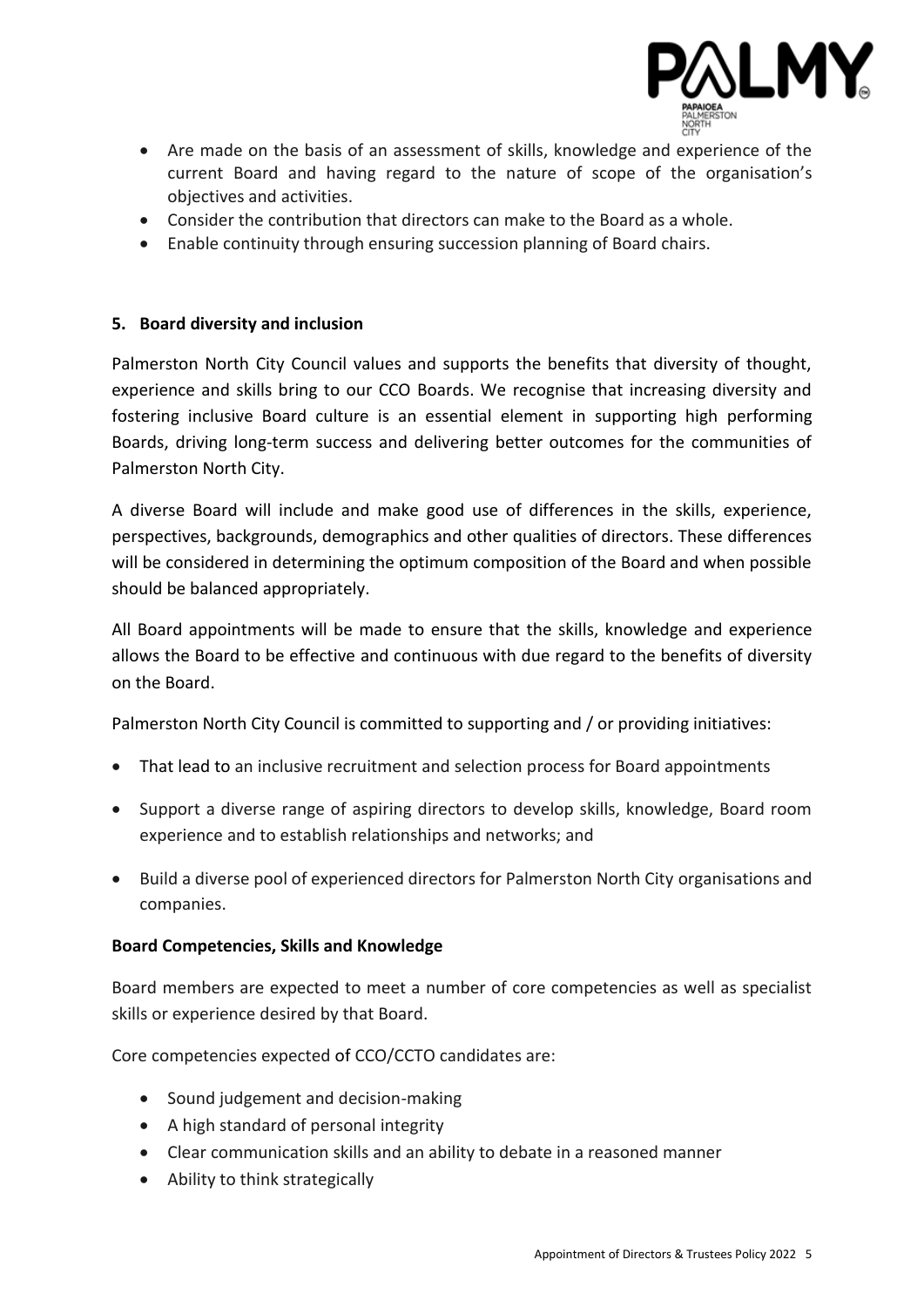

- Appreciation of the wider public interest
- Understanding of governance issues
- An understanding and commitment to Council's obligation to Te Tiriti o Waitangi
- Effective teamwork and collaboration skills; and
- Risk assessment and contingency management

#### <span id="page-5-0"></span>**6. Eligibility for Appointment**

The Council has a responsibility for monitoring performance of CCOs/CCTOs and so Elected Members of the Council should not serve on the Boards of CCOs/CCTOs, unless there is a compelling reason to do so. The reason would be needed to inform a council resolution to appoint such elected members.

Council officers are not normally eligible for appointment unless the nature of the appointment requires this. For example, the Local Government Funding Agency has Board positions which are required to be filled by officers of a local authority.

Board members should be independent from management and are not to be employed by the entity. In the event that a Board decides that one of its members should fill a staff vacancy the Board member must stand down from their position on the Board while filling the vacancy on a non-permanent basis. If they are to be permanently appointed as an employee then they are to resign their position before starting their permanent role.

#### <span id="page-5-1"></span>**7. Term of Appointment**

Board members will normally be appointed for a term of up to three years from the date of appointment. Upon expiry of that three-year term, the Board member retires from the Board and may be eligible for re-appointment.

A Board member who is retiring may be re-appointed for a further term of up to three years if deemed appropriate by the Council.

#### <span id="page-5-2"></span>**8. Appointment Process**

#### **Appointment Process for Board Members appointed directly by the Council (CCO/CCTO)**

Council's expectation is that all CCO and CCTO Board vacancies will be advertised unless there are exceptional circumstances to re-appoint a Board Member expressed by the Board Chair or council officers, that is accepted by the Council.

The Council will use the following process for appointing a new Board Member: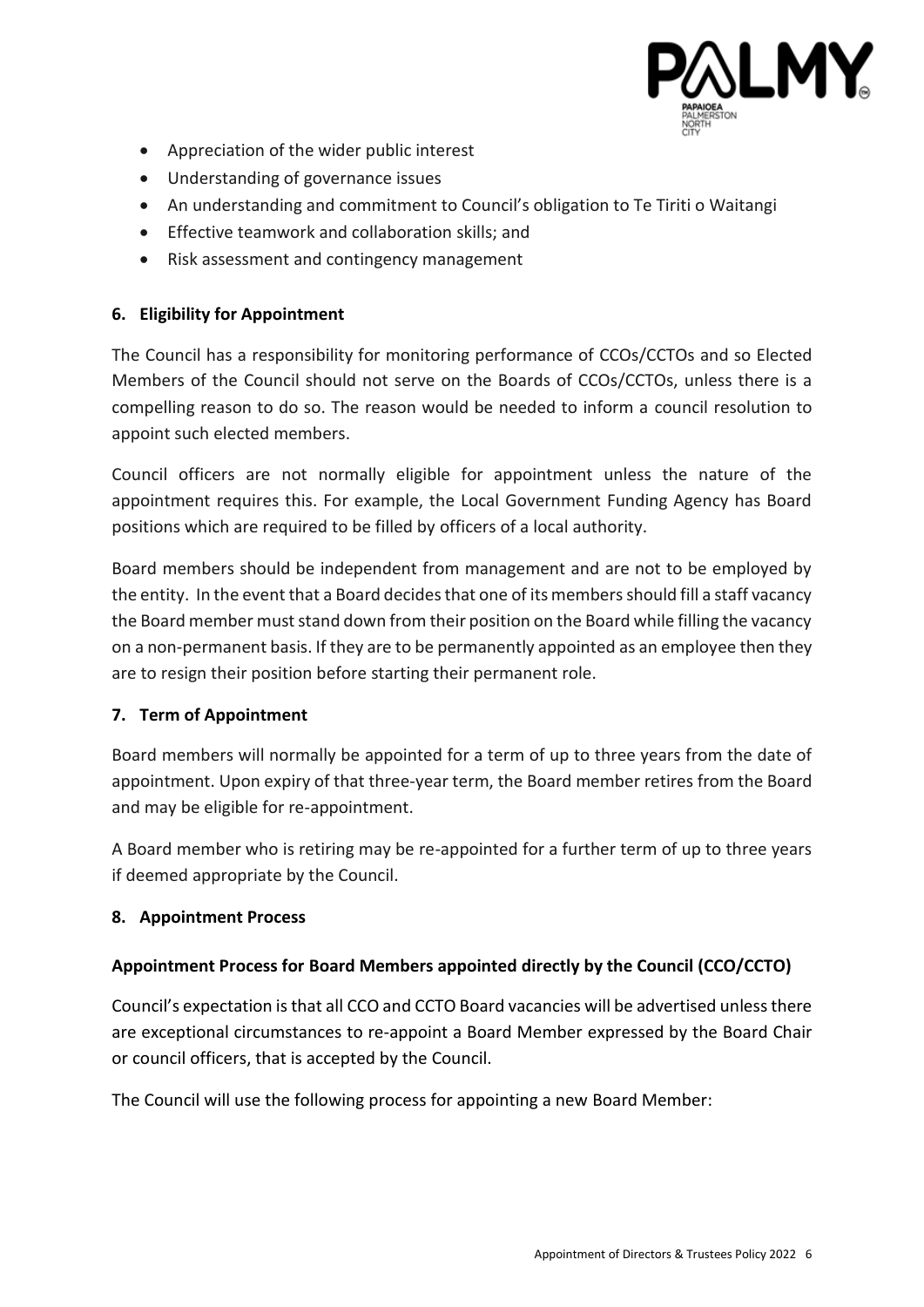

#### **Notification to Boards of retiring trustees/directors**

The Democracy & Governance Manager will inform CCO/CCTO Boards of which Board Members' terms are expiring and offer Boards the opportunity to request to Council the reappointment of any retiring members.

If a Trust Board recommends re-appointment of a retiring member, officers will present a report to Council seeking the re-appointment. Council will decide whether to re-appoint the retiring member or to advertise the position.

#### **Advertising the vacancies**

Upon being notified of the upcoming board vacancies, the Appointments Panel (the Panel) will discuss with the relevant Board Chair and the Democracy and Governance Manager the skills, knowledge and experience required for the vacant position(s). These skills will form the basis of the advertisement for the Board Member vacancies.

Candidates may be sought through advertising of the position.

Current Board members who are re-applying will still be required to provide an updated CV. Board members should not be given any expectation that they will be offered a subsequent term on the Board.

#### **Application Process**

Prior to being interviewed for a position on a Board, candidates will be required to agree to a police check, provide two references and declare any relevant interests, so that the potential for a conflict of interest can be assessed. In considering any appointment or re-appointment, where a potential conflict of interest has been identified, the Council needs to be confident that any such conflict can be managed.

#### **The Appointments Panel and their Role**

The Panel is responsible for recommending the appointment of Board members to Council. This also applies where the trust deed identifies the Mayor as responsible for making appointments; because the Mayor is acting on behalf of the Council. The Panel will be administered by the Democracy and Governance Manager.

Where there are one or more candidates per position, a short-list (if applicable) and interview process will be undertaken. This will be undertaken by the Panel set up at the beginning of the triennium. The Panel will consist of:

- Mayor or Deputy Mayor (as Chair)
- Chair or Deputy Chair of Finance and Audit Committee (or relevant committee)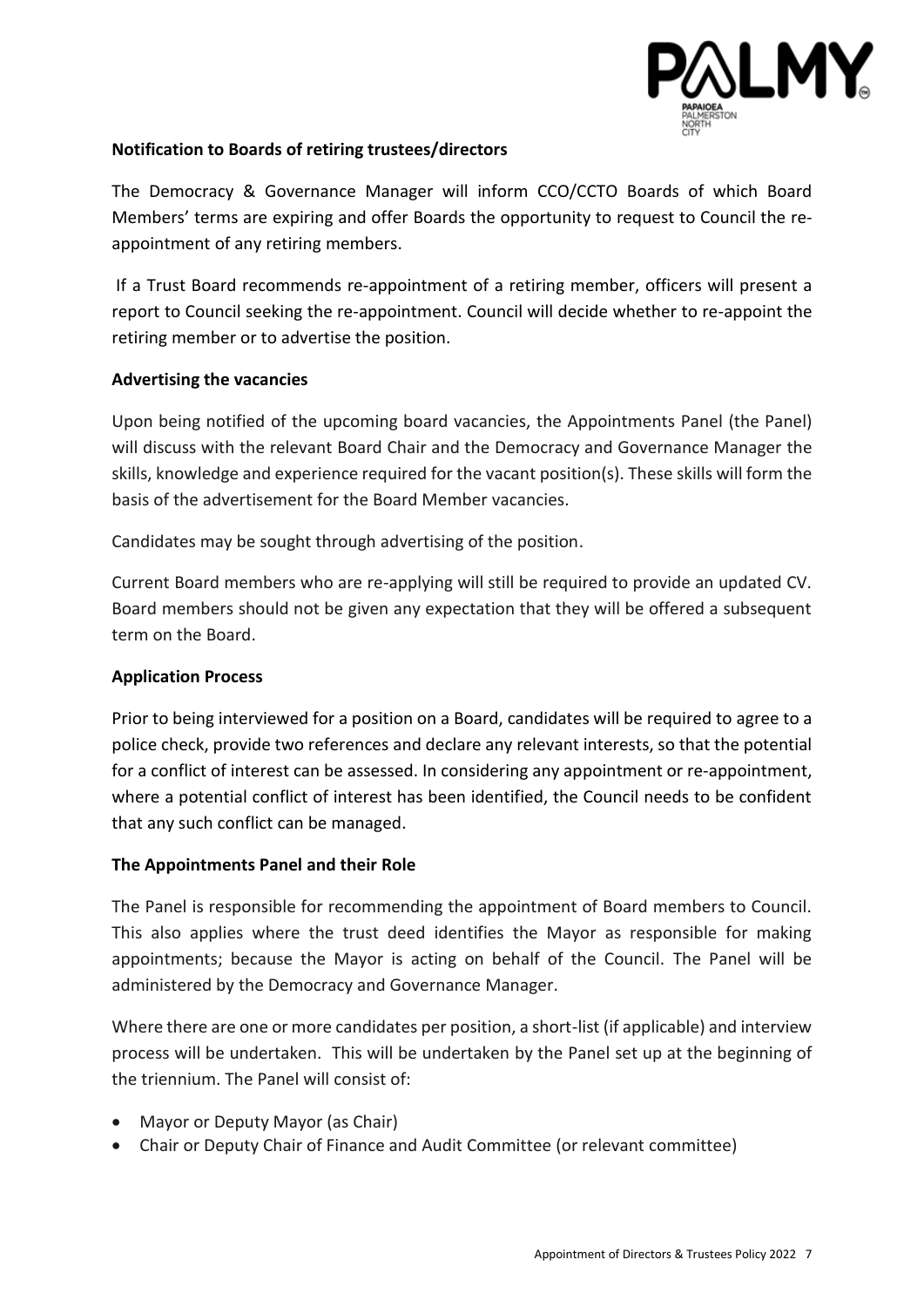

- Chair or Deputy Chair of Arts, Culture and Heritage Committee (or relevant committee); and
- The Chief Executive (or their representative)

At times the Panel may include a member of the CCO Board and/or an independent industry expert, if the Panel considers it appropriate to do so.

#### **Assessment of candidates**

The Panel will assess candidates against the required board competencies, skills and responsibilities listed above and will take into account other factors such as:

- Sector experience
- Alignment with the Council's objectives for that entity
- The capacity of candidates to attend regular Board meetings and fulfil other requirements;
- Chair and Deputy Chair succession planning; and
- Any particular skills identified by the Board and/or Panel as essential to the particular entity, including the relevance of tikanga knowledge

#### **Finalisation of Appointments**

Final approval of candidates will usually be made by Council in confidential session to protect the privacy of the individuals before releasing the decision publicly. The successful applicants will be sent a Letter of Appointment.

#### <span id="page-7-0"></span>**9. Appointments of Chair and Deputy Chair of the Board**

Depending on the provisions of the trust deed or constitution, the Board of the CCO/CCTO will normally appoint the Chair and Deputy. The Chair will be expected to identify future successors, to provide for smooth transition in the event of a planned or unexpected retirement of an incumbent Chair.

#### <span id="page-7-1"></span>**10. Removal of Board Members**

Council appointed Board members hold office at the pleasure of the Council and may be removed at any time by Council resolution.

Without limiting the rights of the Council, the likely reasons, which would justify removal of a Board member, would be where that Board member:

- Is regularly absent from Board meetings without good justification
- No longer has the confidence of the Board or the Council
- Has breached ethical standards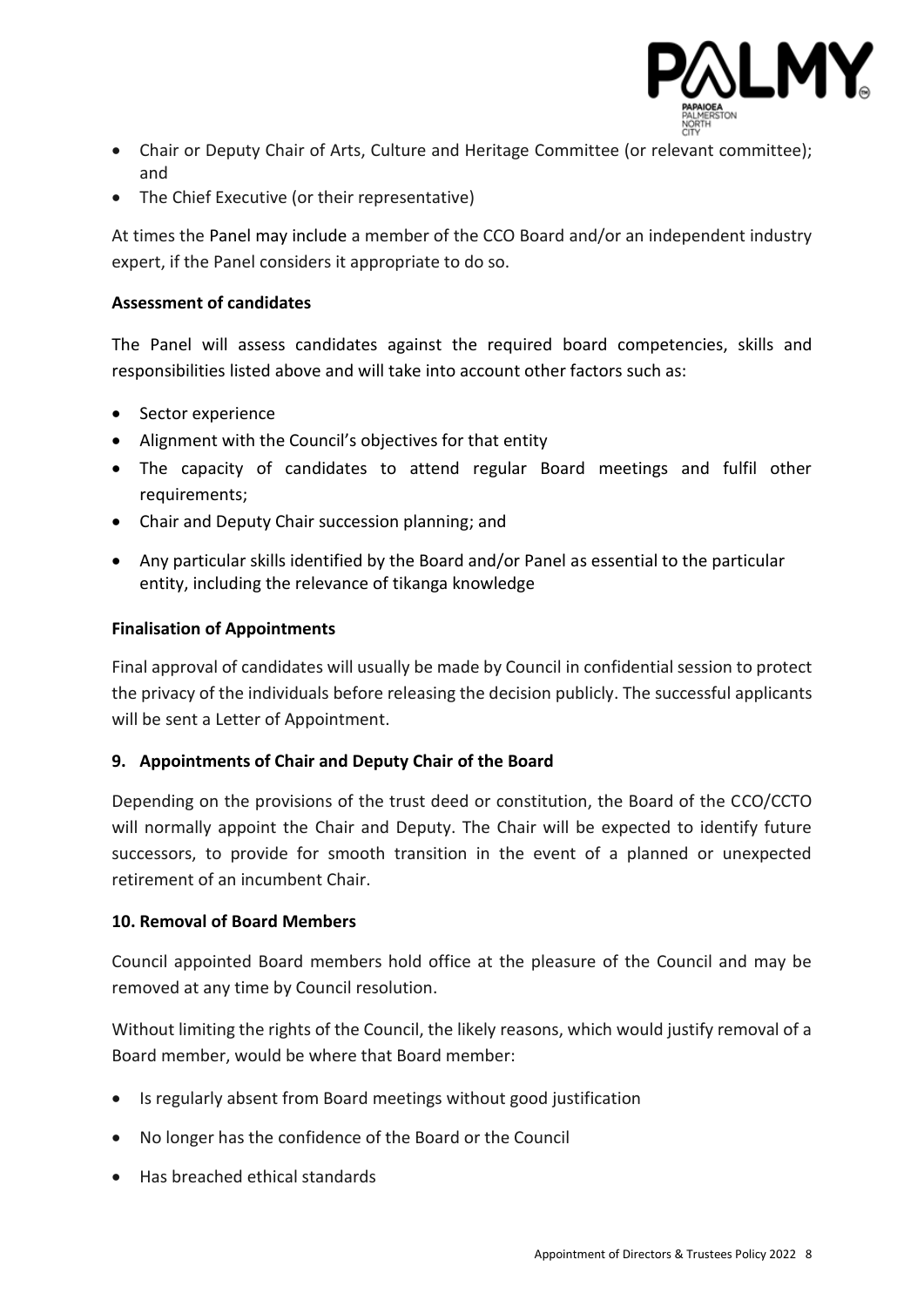

- Does not act in the best interests of the organisation
- Breaches the confidence of the Board in any way, including speaking publicly on Board issues without the authority of the Board
- Does not act in accordance with the principles of collective responsibility; and
- Is disqualified from being appointed or holding office as a director of a company under section 151(2) of the Companies Act 1993.

Where the Board has concerns regarding the behaviour of one of its members it should be considered by the Board in the first instance and, where necessary, the Board may recommend the removal of the Board member to the Council.

Palmerston North City Council will not make any payment by way of compensation to Board members who have been removed from Boards.

#### <span id="page-8-0"></span>**11. Board Members Standing for Political Office**

Council appointed Board members who have been nominated to stand or be elected as a candidate in a local body or Parliamentary election should advise the Chair of their Board immediately.

Any Board member who is formally nominated to stand as a candidate for election at a local body or Parliamentary election, or placed on any political party's list, must stand down from his/her Board position from nomination day until the election results are notified or such earlier day as may be determined. This measure aims to ensure that governance of the organisation is not distracted by the Board member's election activity, and to prevent the possibility of any conflicts of interest – real or perceived. Any Board member who is subsequently elected to a local authority or the New Zealand Parliament shall resign from the Board of the CCO/CCTO.

#### <span id="page-8-1"></span>**12. Remuneration**

Board members of CCOs are remunerated the following for their services to the Board:

| <b>CCO</b>                           | Remuneration                      |
|--------------------------------------|-----------------------------------|
|                                      |                                   |
| The Globe Theatre Trust <sup>1</sup> | \$85 per meeting                  |
| The Regent Theatre Trust             | \$85 per meeting                  |
| Te Manawa Museums Trust <sup>2</sup> | \$165 per meeting plus            |
| <b>Board Members</b>                 | \$1000 for expenses per annum, OR |
| Chair                                | \$5000 per annum                  |

<sup>1</sup> Council Resolution 173-17 24 October 2017

<sup>2</sup> Council Resolution 64-00 28 August 2000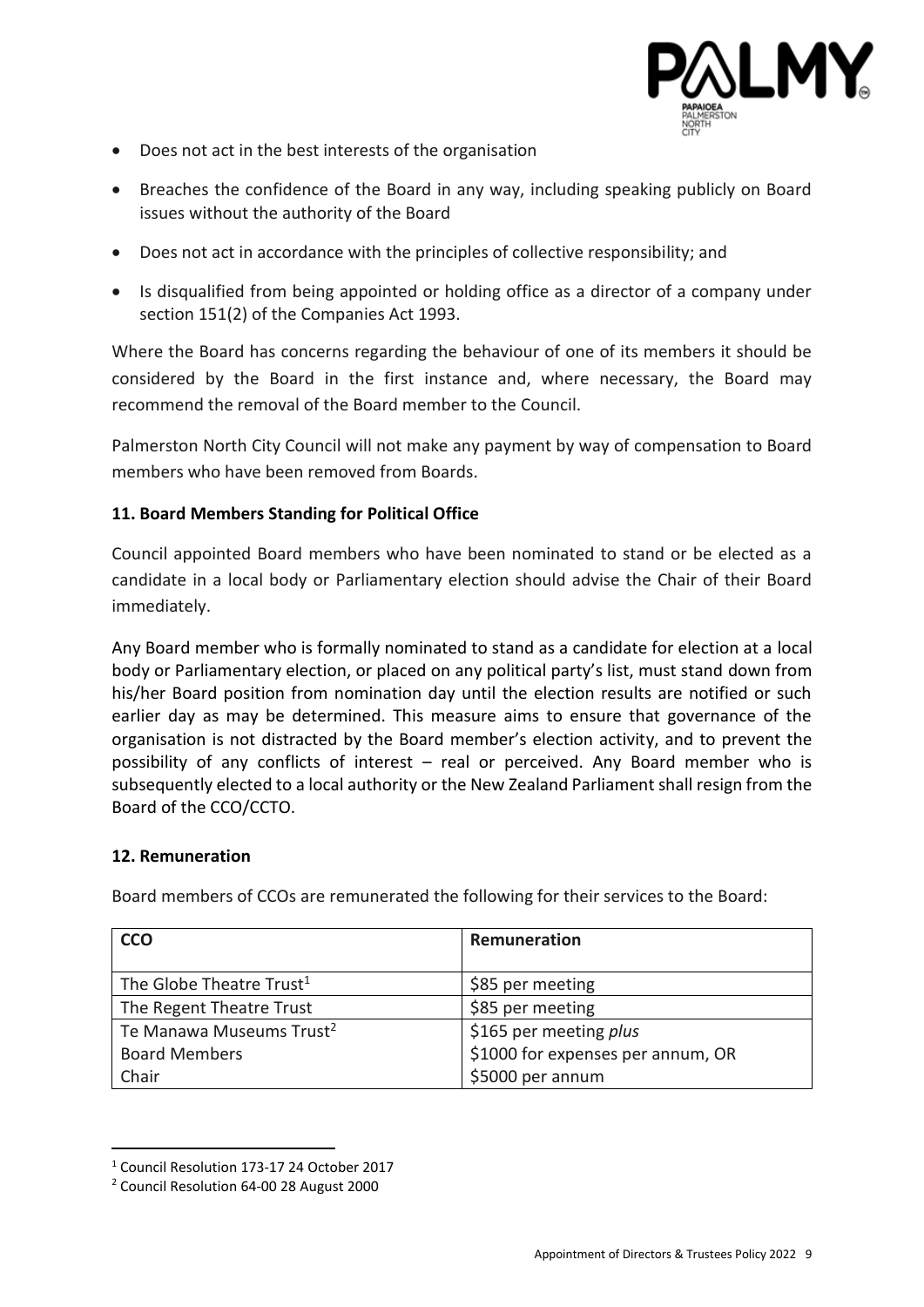

CCOs pay Board Members meeting fees through their own budget.

Remuneration of CCTO directors of the Palmerston North Airport Ltd is set annually by a resolution of Council in line with their constitution.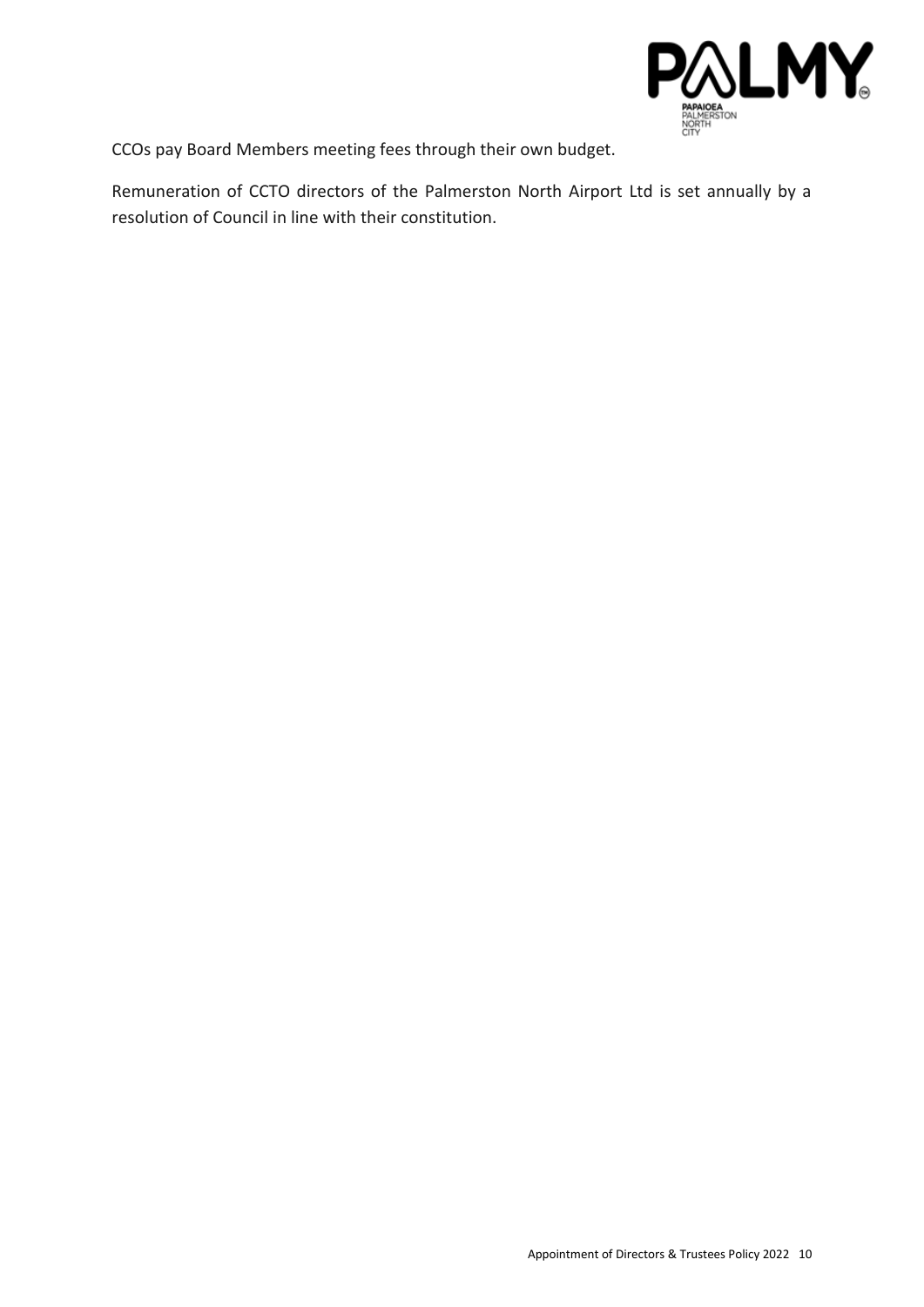

## <span id="page-10-0"></span>**PART TWO - APPOINTMENTS TO COUNCIL ORGANISATIONS (COs)**

#### <span id="page-10-1"></span>**13. Application**

Council organisation (CO) is a broad term that encompasses a wide range of different groups that Council appoints elected members and other representatives to.

These can include appointments to:

- Community and not-for profit organisations;
- Project Steering Groups;
- Advisory Panels; and
- Selection Committees for the distribution of grant funding

## <span id="page-10-2"></span>**PART 2.1: Appointments to Community Organisations/ Steering Groups/ Advisory Panels**

#### <span id="page-10-3"></span>**14. Required Skills and Experience**

Any person appointed to a CO should have knowledge or experience relevant to the activities of the organisation and familiarity with Council policy, programmes and activities.

#### <span id="page-10-4"></span>**15. Terms of Appointment**

Most appointments are made by Council for the triennium and will be re-considered at the beginning of the Council term.

#### <span id="page-10-5"></span>**16. Conflict of Interest**

Elected Members appointed as council representatives to COs should not hold other interests in the organisation they have been appointed to. They should identify, notify Council of, and manage any actual or potential interests appropriately.

#### <span id="page-10-6"></span>**17. Resigning from a Council Organisation**

Elected members can resign from a CO at any time in writing to the Mayor.

## <span id="page-10-7"></span>**18. Appointment Process of Elected Members to Community Organisations/ Steering Groups/ Advisory Panels**

When a vacancy arises on a community organisation, steering group or advisory panel, the Mayor will call for expressions of interest from elected members. The Mayor will nominate councillors to fill each vacancy and final approval of representatives will be made by Council.

An expression of interest should explain why the member has the experience and/or knowledge and interest to contribute to the group on behalf of the Council.

#### **Review of Council Appointments**

When vacancies arise or new organisations seek a Council representative on their governing body, Council will consider what benefit a council representative could offer to the group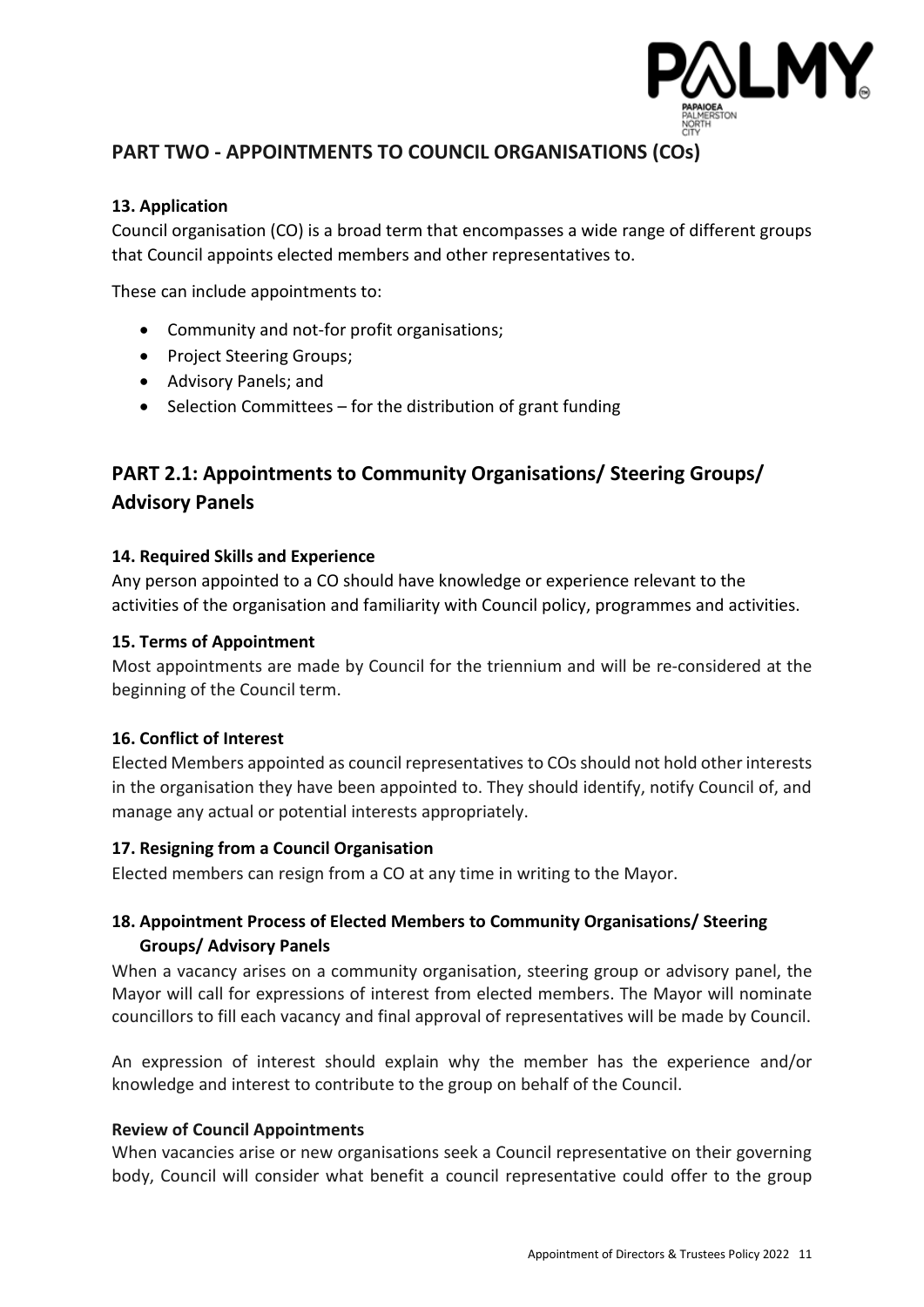

before agreeing to appoint a representative. If Council agrees to filling a vacancy, the appointments process above will be followed.

#### <span id="page-11-0"></span>**19. Remuneration**

No additional remuneration is paid to elected members who represent Council on community organisations, steering groups or advisory panels, however travelling costs might be claimed under the Elected and Appointed Members Expenses and Allowances Policy where applicable.

## <span id="page-11-1"></span>**PART 2.2: Appointments to Assessment Committees**

Council is responsible for appointing two selection committees<sup>3</sup> to distribute grant funding for the Palmerston North Jaycee Trust Assessment Committee, and Creative Communities New Zealand/ Arts & Culture Fund Assessment Committee.

#### <span id="page-11-2"></span>**20. Palmerston North Jaycee Trust Assessment Committee**

The Council is responsible for administering the Palmerston North Jaycee Trust. Every triennium, Council appoints the Jaycee Trust Assessment Committee to award two travelling grants of up to \$5,000 each per year to enable people to study, travel or engage in special projects abroad.

The Assessment Committee has delegated authority from Council to assess applications to the scheme and approve up to two travelling fellowships of not more than \$5,000 (including GST) each year, with discretion to grant more than two fellowships as long as the total amount of funding does not exceed \$10,000 per year.

Membership of the Jaycee Trust Assessment Committee will consist of the Chair of the Community Development Committee (or relevant committee) and two members of the public.

#### <span id="page-11-3"></span>**21. Eligibility and skills required of Appointments**

Resident of Palmerston North city and involvement in the community sector.

#### <span id="page-11-4"></span>**22. Term of Appointment**

<span id="page-11-5"></span>The term of appointment will be for the Council triennium.

<sup>&</sup>lt;sup>3</sup> These are not council standing committees.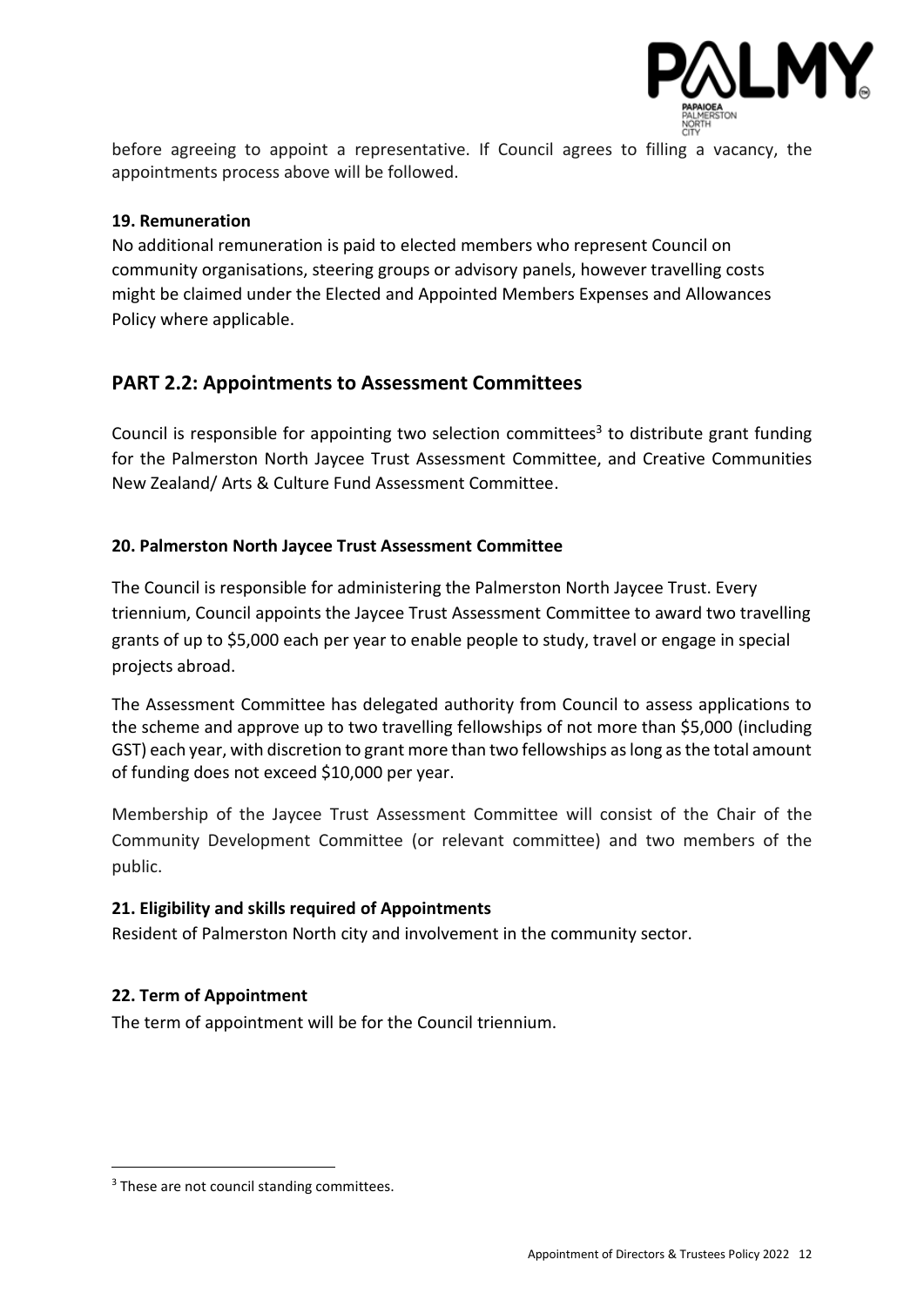

#### <span id="page-12-0"></span>**23. Appointment Process to the Jaycee Trust Assessment Committee**

#### **Advertising the vacancies**

Candidates may be sought through advertising of the position.

#### **New Appointments**

The Appointments Panel is responsible for selecting two members of the public to sit on the Palmerston North Jaycee Trust Assessment Committee. The appointment panel comprises of:

- the Mayor,
- Chair of the Community Development Committee (or relevant committee chair) and
- Deputy Chair of the Community Development Committee (or relevant committee deputy chair)

The panel will interview applicants and recommends appointment based on criteria listed in the procedure above. Final approval of candidates will be made by Council.

#### <span id="page-12-1"></span>**24. Remuneration**

No additional remuneration is paid to elected members who represent Council on the Jaycee Trust Assessment Committee, however travelling costs may be claimed under the Elected and Appointed Members Expenses and Allowances Policy where applicable.

Community Members are not remunerated for this role.

#### <span id="page-12-2"></span>**25. Creative Communities New Zealand/ Arts & Culture Fund Assessment Committee**

On behalf of Creative New Zealand, Council is responsible for administering the Creative Communities Grant.

At the beginning of the triennium, Council sets up the CCNZ/ Arts & Cultural Fund Assessment Committee as a community-led body. The Assessment Committee is responsible for determining applications for the CCNZ/ Arts & Culture Fund annually.

#### <span id="page-12-3"></span>**26. Eligibility and Skills required for Appointment**

Community members must reflect the diversity of the city. Candidates will have knowledge of the local art scene and communities of the city.

#### <span id="page-12-4"></span>**27. Term of Appointment**

The term of appointment is for three years. Members can be appointed for a maximum of two consecutive terms.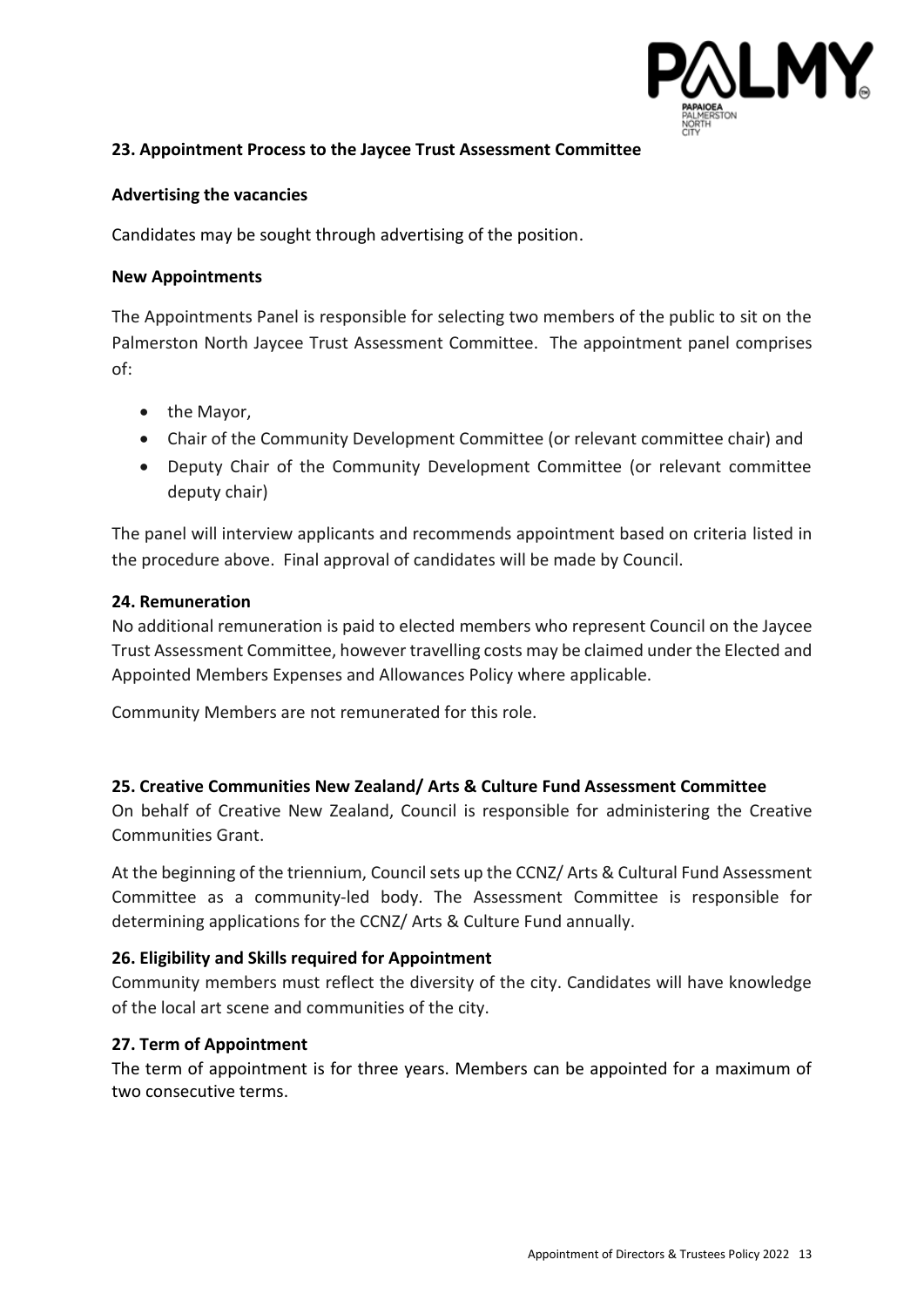

#### <span id="page-13-0"></span>**28. Appointments Process**

Council may appoint up to two elected members to the committee at the beginning of the triennium. Elected members must write an expression of interest to the Mayor, who will nominate two members to the Council for approval.

The remainder of the membership of the CCNZ/ Arts & Cultural Fund Assessment Committee will be appointed by the [appointment process](https://ccs.creativenz.govt.nz/help/resources-5ceca62) set out by Creative Communities New Zealand.

#### <span id="page-13-1"></span>**29. Remuneration**

No additional remuneration is paid to elected members who represent Council on the Creative Communities New Zealand/ Arts & Culture Fund Assessment Committee, however travelling costs may be claimed under the Elected and Appointed Members Expenses and Allowances Policy where applicable.

Community Members are paid a meeting fee for attendance.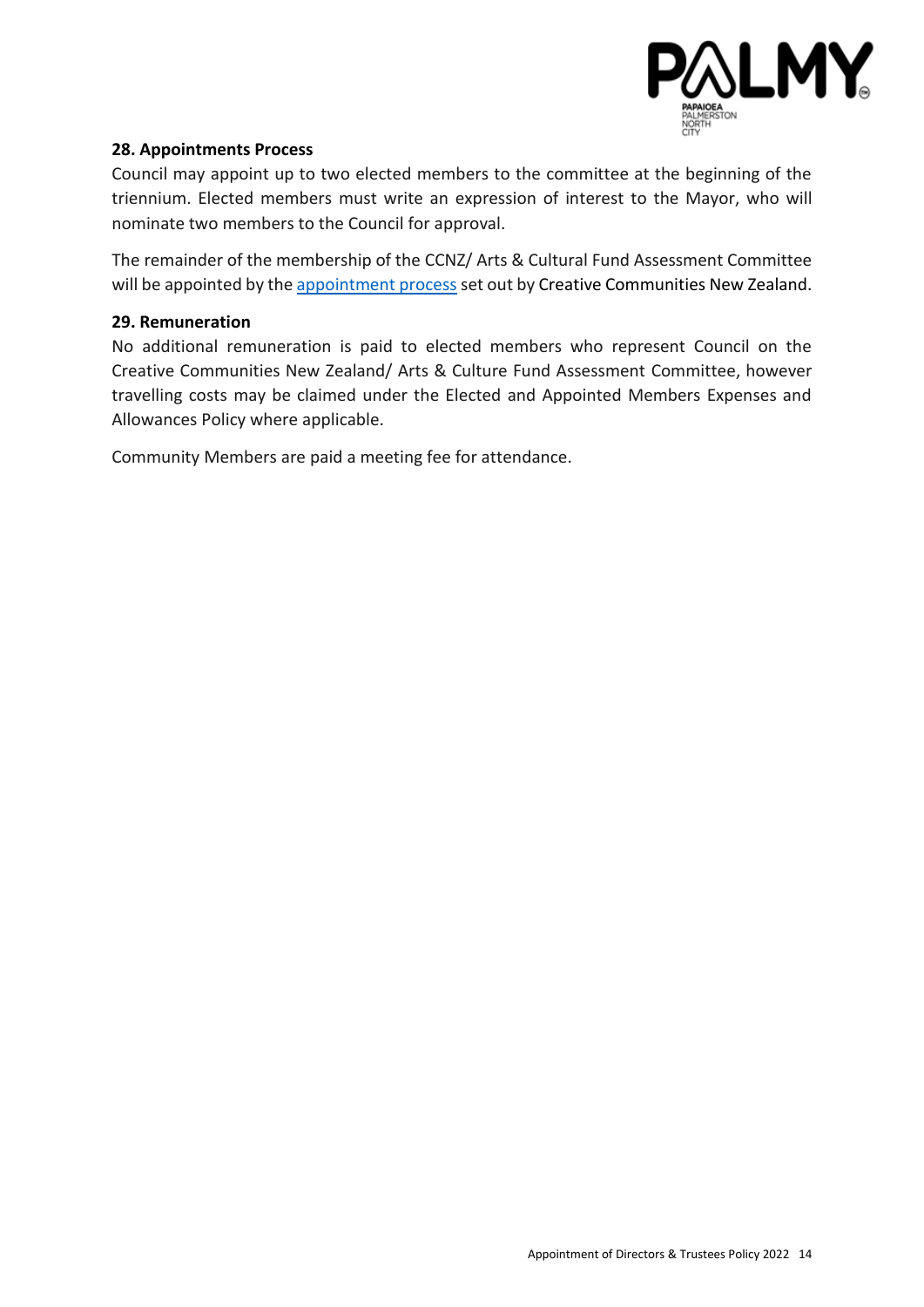

#### <span id="page-14-0"></span>**Appendix 1 List of organisations Council appoints to as of May 2022**

#### **(covered by Appointment of Directors and Trustees Policy)**

#### **Council Controlled Organisations**

- Central Economic Development Agency (CEDA) (six out of nine trustees appointed by Council) jointly owned with Manawatū District Council.
- Te Manawa Museums Trust (five out of nine trustees appointed by Council)
- The Regent Theatre Trust (six out of nine trustees appointed by Council)
- The Globe Theatre Trust (five out of seven trustees appointed by Council)
- Palmerston North Performing Trust (The Mayor and two trustees appointed by Council) **exempted from the reporting requirement of the LGA until June 2025**.
- The Manawatū-Wanganui Disaster Relief Fund (one out of eight trustees appointed by the Mayor). Jointly owned by the seven territorial authorities and Horizons Region Council, **exempted from the reporting requirement of the LGA until August 2024.**

#### **Council Controlled Trading Organisation**

• Palmerston North City Airport Limited (two out of five directors appointed by Council)

#### **Other Council Organisation**

#### **Community Organisations:**

- Age Friendly Palmerston North
- Community Arts Palmerston North
- Disability Coalition
- Disabled Persons Assembly
- Manawatu Multicultural Centre Inc (Mayor +1)
- Palmerston North Community Services Council
- Palmerston North Neighbourhood Support Group
- Safety Advisory Board

#### **Steering Groups**

- Palmerston North City Housing Steering Group (HSG)
- Arena Masterplan Steering Group
- Hockey Turf Steering Group